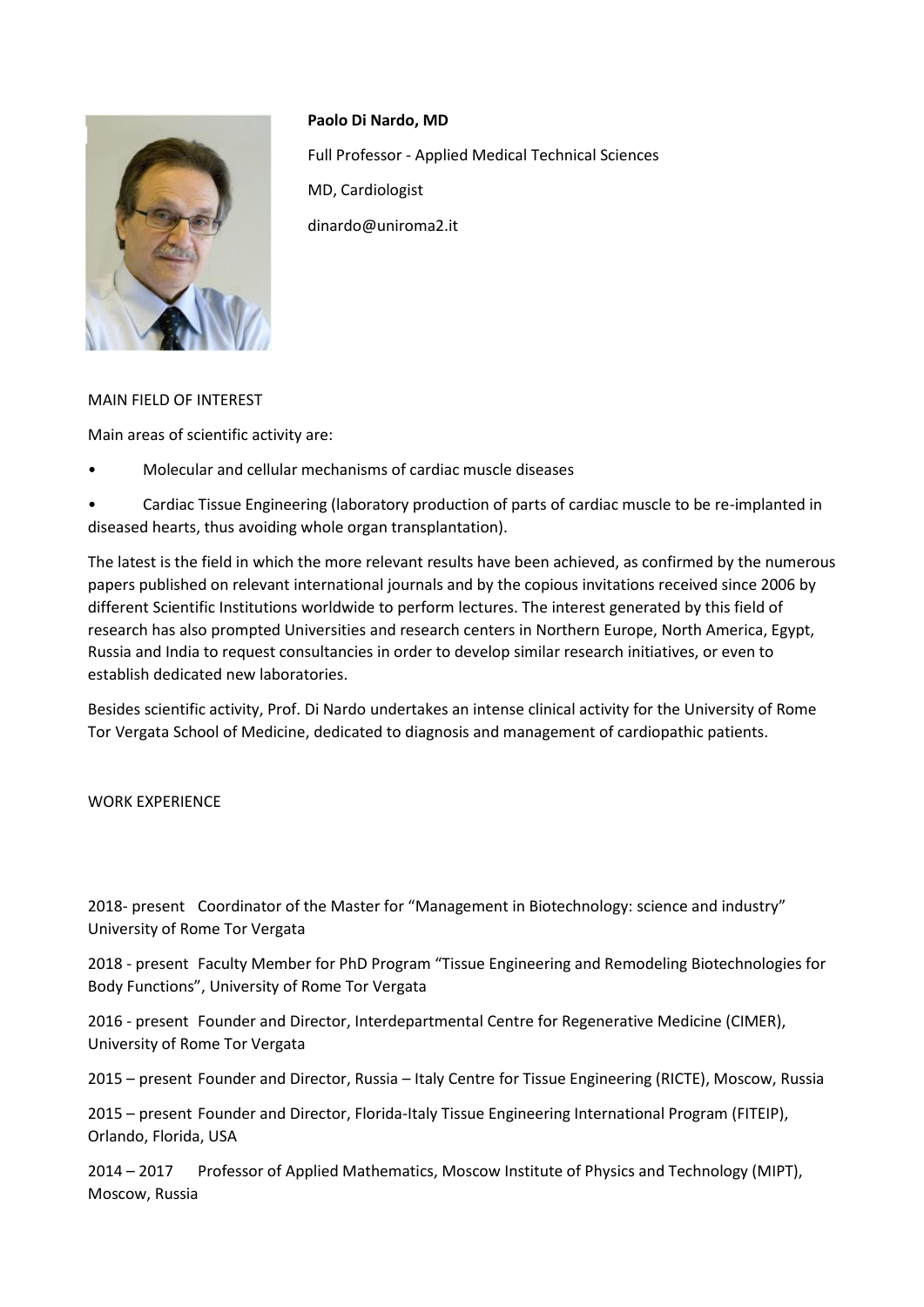2012 – present Co-founder of the Italian-Indian Forum for Biomaterials and Tissue Engineering, Delhi (India)

2011-2014 Member of the Bioethics and Scientific Experimentation Committee, Republic of San Marino

2010 – present Founder and Scientific Co-Director, Canadian-Italian Tissue Engineering Laboratory (CITEL), Winnipeg (Canada)

2008 - 2014 Founder and Director, Japanese-Italian Tissue Engineering Laboratory (JITEL), Tokyo (Japan)

2008-2009 Member of the European Space Agency (ESA) Medical Committee for the Space Station Astronaut Selection

1997 - 2000 Member of the European Space Agency (ESA) Working Group to define medical equipment for the International Space Station and of other Working Groups concerning space-related thematics.

1996 – 2008 Co-Founder and Member of the Board of Directors for the National Institute of Cardiovascular Research, Bologna, Italy

1994 – present Co-Founder and Scientific Director, Center for Space Bio-Medicine, University of Rome "Tor Vergata"

1992 Co-Founder of the Italian Society for Cardiovascular Research (SIRC)

1992-1994 Consultant for the Director of the Life Science Section, Scientific Affairs Division, NATO, Bruxelles

1988 – present Founder and Director, Cellular and Molecular Cardiology Laboratory, University of Rome Tor Vergata

1985 – 2015 Lecturer for the Medical Faculty (Internal Medicine and Endocrine Pathophysiology), the Biology Faculty (Clinical Pathology), the PhD School in Experimental Pathophysiology and the Cardiology, Respiratory Diseases, Internal Medicine Residency Programs, University of Rome, Tor Vergata

## OTHER SCIENTIFIC ACTIVITIES

2011- present Editor-in-Chief of the series of international scientific publications "Technology in Biology and Medicine"

2011 - present Member of the Editorial Committee of the international scientific journal "Stem Cells & Development"

2010-2014 Member of the Editorial Committee of the international scientific journal "Biomat"

2010 – present Ideator and Organizator of "Disputationes", a series of international events (Italy, Denmark, India, Canada, Russia) dedicated to the promotion of standardisation in the bio-medical field

2008-2011 Consultant for the Portuguese Foundation for Sciences

2007 – 2012 Member of the Editorial Committee of the international scientific journal "Genes and Nutrition"

2000 – present Reviewer for various international scientific journals